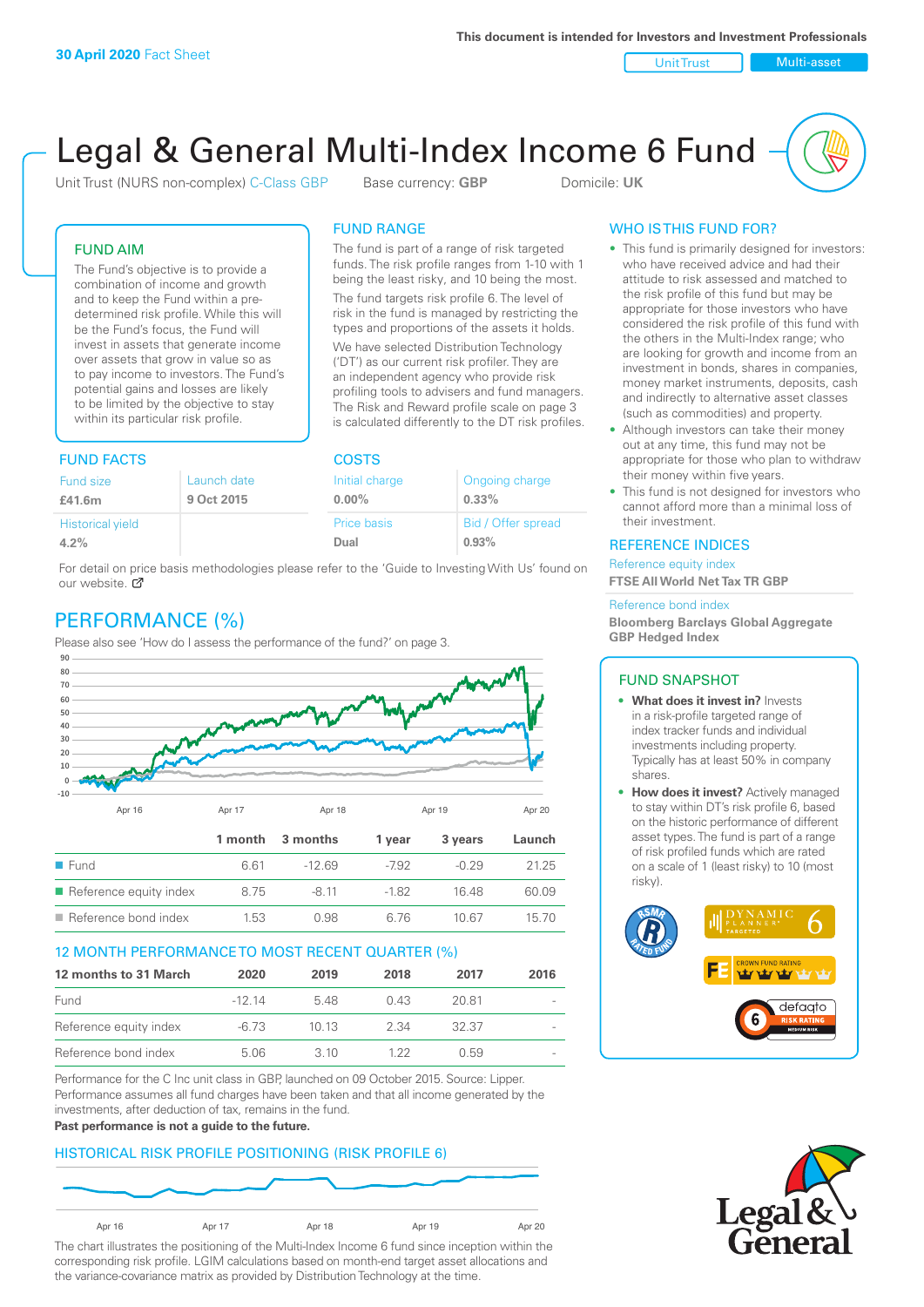### Legal & General Multi-Index Income 6 Fund

Unit Trust (NURS non-complex) C-Class GBP

### PORTFOLIO BREAKDOWN

All data source LGIM unless otherwise stated. Totals may not sum due to rounding.





### FUND MANAGERS

The fund managers have responsibility for managing the multi-index fund range. They are part of the Multi-Asset Funds (MAF) team in LGIM. This team focuses on designing and managing multi-asset funds that are tailored to match the specific objectives of various client types. The team sits within a wider Asset Allocation team which combines both depth of experience with a broad range of expertise from different fields, including fund management, investment consulting and risk management roles.

# TOP 10 HOLDINGS (%)

| <b>L&amp;G UK Index Trust</b>                                    | 12.0 |
|------------------------------------------------------------------|------|
| iShares UK Dividend UCITS ETF                                    | 8.6  |
| L&G Emerging Markets Government Bond (US\$) Index Fund           | 8.0  |
| L&G Emerging Markets Government Bond (Local Currency) Index Fund | 7.6  |
| L&G High Income Trust                                            | 6.8  |
| L&G Global Emerging Markets Index Fund                           | 5.4  |
| L&G US Index Trust                                               | 5.2  |
| <b>L&amp;G Pacific Index Trust</b>                               | 4.9  |
| L&G European Index Trust                                         | 4.8  |
| L&G Global Listed Infrastructure Index Fund                      | 3.9  |

**Important:** Due to exceptional market conditions, spreads are currently volatile and may be higher than indicated. To see the latest spread visit www. legalandgeneral.com/chargesandfees